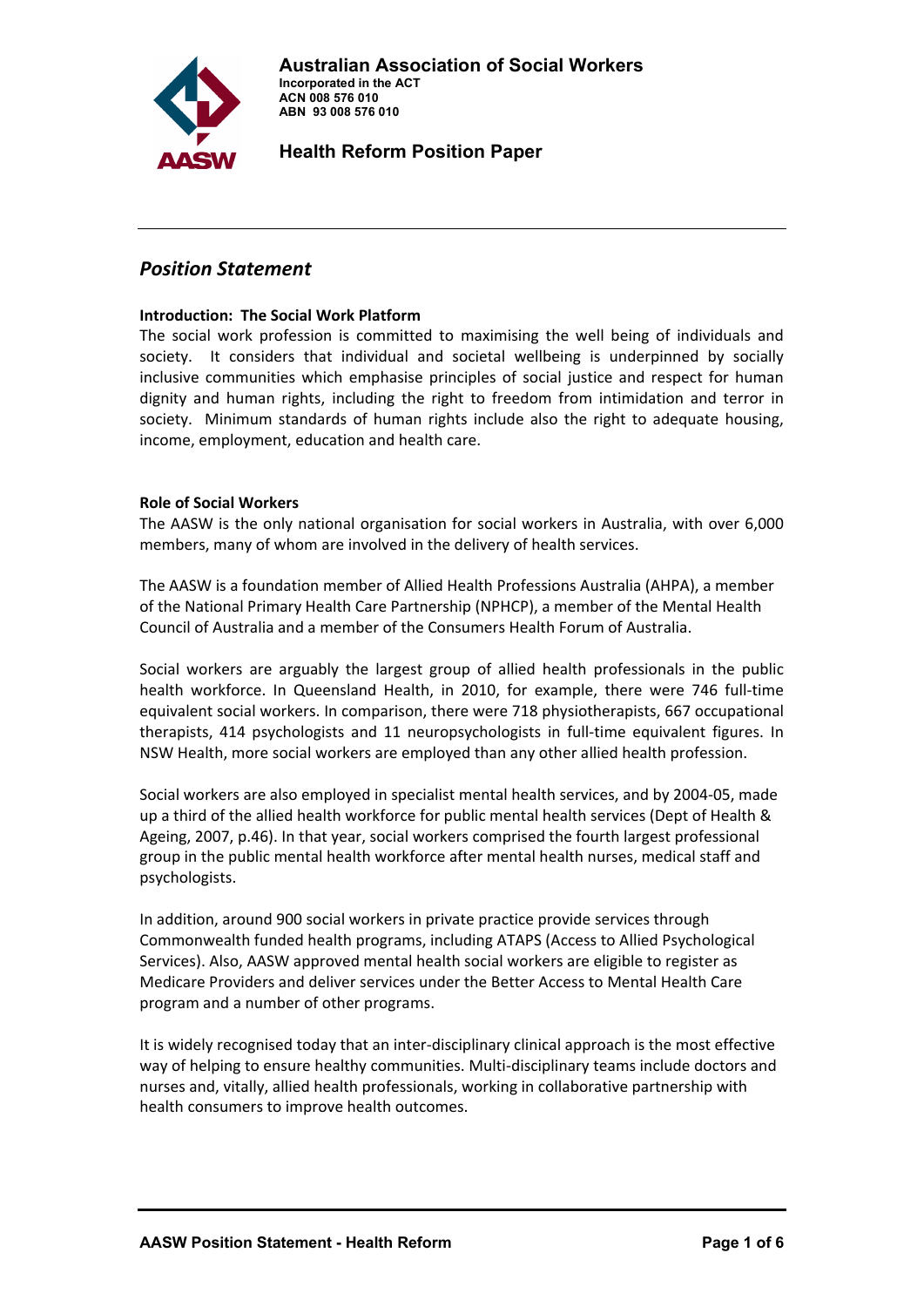**Australian Association of Social Workers Incorporated in the ACT** 



 **Health Reform Position Paper** 

 **ACN 008 576 010 ABN 93 008 576 010** 

Social workers work across the continuum of care in all health settings and are knowledgeable about all disease and treatment groups as well as prevention and early intervention. Social workers provide a unique interface working collaboratively with other professions, consumers, families and communities.

Most social workers are employed by government or non-government organizations. In the health sector, social workers work across the continuum of care and in service settings such as community health, acute inpatient, rehabilitation, health promotion, mental health and Indigenous health.

Social workers deliver services to individuals across the lifespan, and to families, groups and communities. Social workers in all fields of practice have at least some clients with physical and/or mental health problems, often in combination with other difficulties. They work with clients across the age range and frequently also work with their carers. Depending on the service setting, their clients may be children, adolescents, adults or older people.

## **Policy Context**

Primary Health Care services in Australia are funded and administered by different levels of government and cover a mixture of public and private facilities. The aim of the Federal Health Reform Agenda is to bring the majority of health care under one national funding framework – the Federal Government – while being managed and coordinated locally by Medicare Locals. The intended benefits are:

- a significant reduction in existing fragmentation and cost shifting in the system;
- greater responsiveness to the specific needs of local communities;
- development and implementation of solutions to local health issues;
- improved links between key PHC providers, especially GPs and allied health, allowing patients to better navigate the system and more easily access the care they need, when they need it.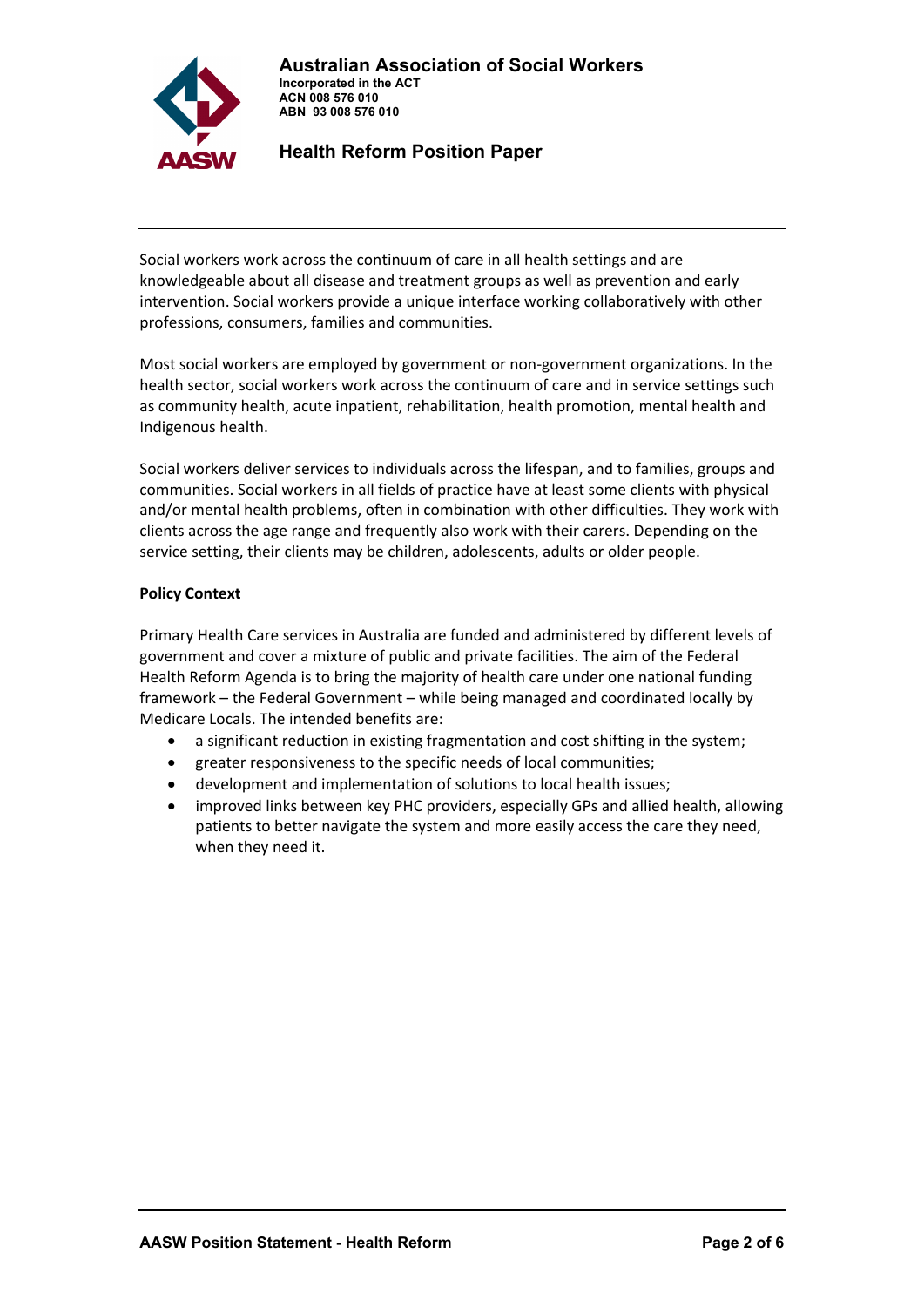

## **An integrated practice model**

The AHPA and the AASW are concerned that there would seem to be only a minority of Divisions currently working in an integrated model with existing State funded community and primary health care services. The majority are currently focused on general practice. Whilst it is understood that it is the Commonwealth's intention to launch Medicare Locals demonstrating and implementing true inter‐disciplinary primary health care, there has not to date been a demonstrated history of same by Divisions nationally. The AASW is concerned that Divisions do not demonstrate good linkages to allied health professionals within their local areas.

## **Allied health's role in governance**

According to *Australia's Health 2010* by the Australian Institute of Health and Welfare, allied health professionals represent 18% of the Australian health care workforce, more than the combined workforce of GPs, medical specialists and dentists at 15%. Allied health professionals are experts in chronic disease management and self‐management. It is therefore essential that allied health professionals are involved in the governance and organisational structures of Medicare Locals to ensure that Medicare Locals represent primary health care services across the spectrum and that communities can benefit from full access to allied health as well as to medical services. It will be important for Medicare Locals to offer allied health services as core to their operations, in parallel with medical services. This recognises the fact that primary health care covers a range of services to consumers, of which, medical care constitutes one component. This requires allied health professional bodies to have input at a high level into the form of clinical governance and models of support to allied health professionals in these new organisations. This will have direct impact on the safety and quality of health care delivered from Medicare Locals, as well as their performance and their ability to meet the health care needs of their local communities.

Given the extent of the profession's contribution to health service delivery in Australia, it is essential that social workers and other allied health professionals have a meaningful role in the membership, governance and service delivery components of Medicare Locals. The AASW believes that the Commonwealth should ensure the inclusion of the AASW as members and/or stakeholders of each Medicare Local. The AASW recognises that the guidelines for the Medicare Locals require skill based boards and are strongly discouraging a GP centric Board. The AASW fully supports this criteria which should result in social workers, and other allied health professionals, with relevant skill bases being eligible for Board membership along with the valuable contributions that should also be made through input into Advisory Committees, Clinical Governance, practice groups etc.

The AASW believes that it is vital that social workers and other allied health professionals, who are engaged in governance roles, should be members of their professional associations and be endorsed by them. This will ensure that leadership structures of the Medicare Locals will have the capacity and skills to assist the Medicare Locals to meet the needs of their local communities.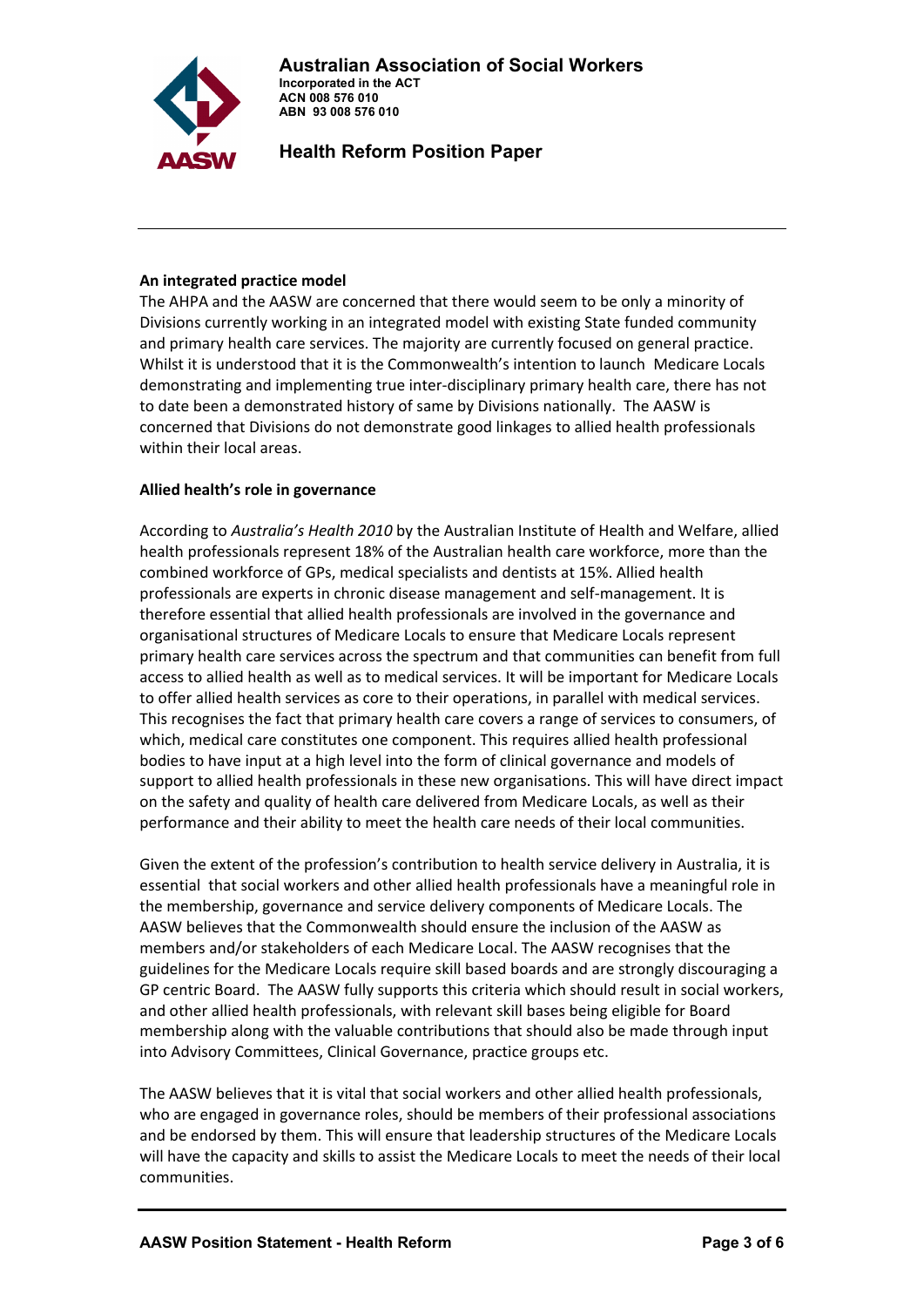**Australian Association of Social Workers Incorporated in the ACT ACN 008 576 010** 



 **Health Reform Position Paper** 

 **ABN 93 008 576 010** 

In relation to this we believe Government should provide assistance to professionals from allied health backgrounds taking on governance roles, to ensure they have the capacity to deliver quality governance in the new organisations. The AASW is working with AHPA on a proposal to this end.

## **Population needs**

Medicare Locals will need to be very focused on the demographics of their local communities to ensure that they put into place strategies and healthcare services that are most relevant to the needs of their communities. This will require Medicare Locals to work with government bodies to ensure that, particularly in regional, rural and remote Australia, the range of services the local communities need can be provided. This may involve developing different funding models to ensure the healthcare practitioners can be accessed regularly by consumers and carers. Again, many of these services have been piloted if they are not already established in some State funded primary health programs.

## **Integration with Local Hospital Networks (LHNs)**

The aim of Medicare Locals and Local Hospital Networks is to ensure the health outcomes of consumers and carers are met. Therefore it is crucial that the expertise of primary health care professionals is acknowledged as an essential skill in the service provision within both organisations.

A successful system requires integration of services between Medicare Locals and Local Hospital Networks. This is absolutely critical to overcome current structural barriers that impede the care of the consumer as they move from hospital into the community.

## **Recommendations (Talking Points)**

The following principles must underpin the vision of a reformed and integrated health care system:

- 1. Social workers and other allied health professionals play a meaningful role in the membership, governance and service delivery components of Medicare Locals.
- 2. Governance arrangements which form the foundation of relationships between Medicare Locals and Local Hospital Networks promote, foster and mandate integration that recognises and supports the broad contribution of allied health professionals in delivering health care solutions to individuals, families and local communities.
- 3. Services which are consumer focused and friendly.
- 4. Access to services must be equitable and driven by health needs, not provider availability.
- 5. Services to be measured for their effectiveness in dealing with the health outcomes of their local communities, and not outputs (or throughputs).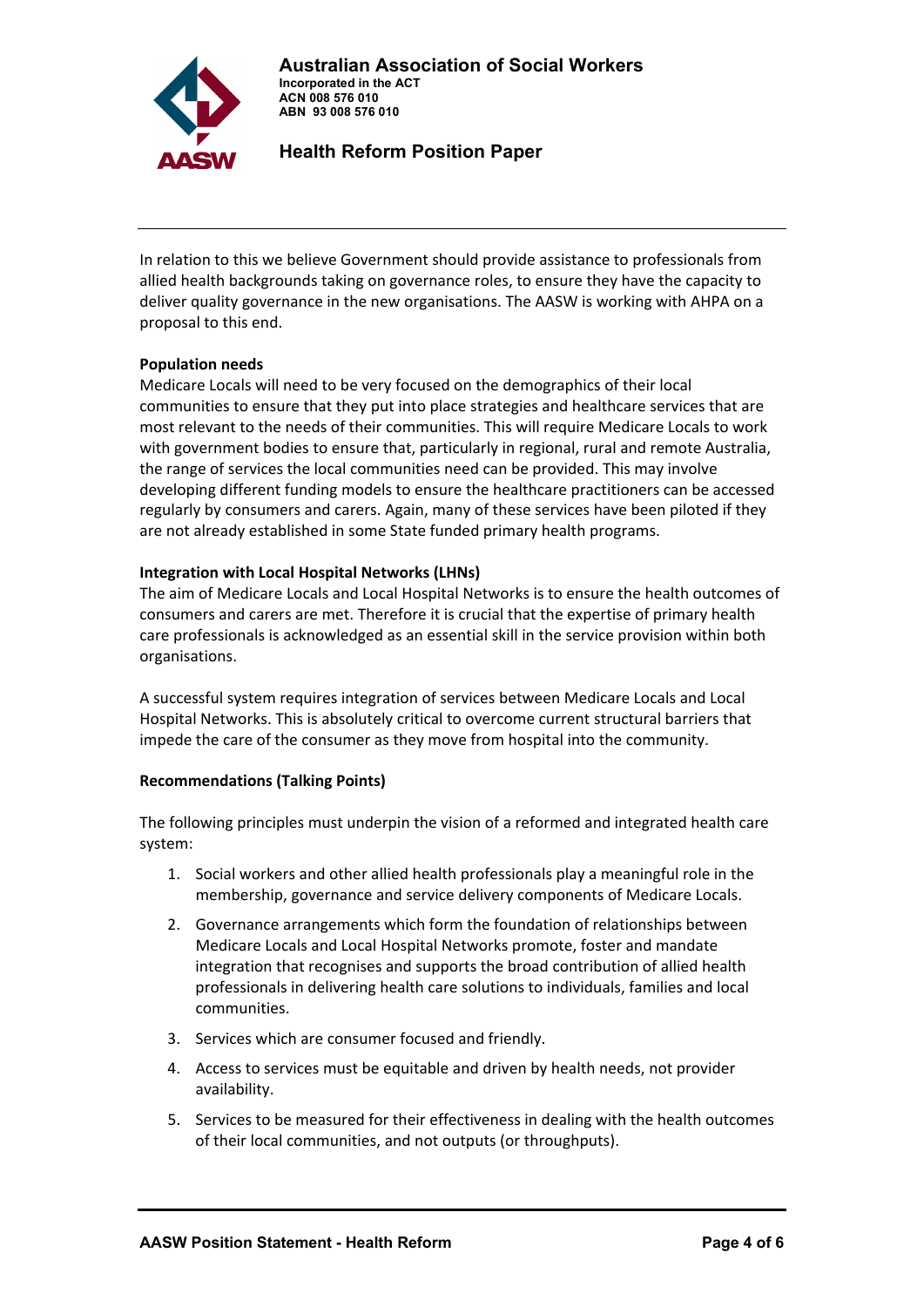

- 6. Corporate governance to be underpinned by a model constitution which provides for a representative, transparent and accountable governance structure.
- 7. Health professionals to be accountable through a clear clinical governance structure, including access to support, supervision, mentoring and access to professional development.
- 8. Health professionals to be given equitable access to incentives and initiatives to provide interdisciplinary care.
- 9. Medicare Locals and Local Hospital Networks to collect and disseminate health outcome data about and to their local communities, such as through the Healthy Communities Report.
- 10. Support for close partnerships and collaborations between Medicare Locals and Local Hospital Networks. In particular, any services that fall into 'continuum of care' or 'avoidance of hospital re‐admission' should have pooled funding that provides flexible services to be provided from/within the SAME shared program at both Medicare Local and Local Hospital Network level. Early health reform materials suggested that these activities would be silos of funding held separately at Medicare Local or Local Hospital Networks. The AASW and AHPA strongly discourage such an approach.
- 11. Support for close partnerships and collaborations between Medicare Locals, local Hospital Networks and Community Sector organisations who specialise in non clinical community mental health support services. This is especially important given that a significant amount of Federal and State funding has been allocated in 2011‐12 to community sector organisations to address the needs of people living with mental health conditions (diagnosed and undiagnosed) and their carers.
- 12. Facilitation of appropriate access to medicines across the integrated Medicare Local/Local Hospital Network system and an integrated program to support the safe and effective use of these medicines.
- 13. Where relevant, clinical governance activities to be inclusive of all settings. This is especially relevant to primary and secondary prevention programs.

#### **Workforce Issues**

• *Attraction and retention of medical and allied health professionals in rural and remote communities*

#### **References**

AGPN 2010 "Primary Health Care Organisations Explained" Information sheet